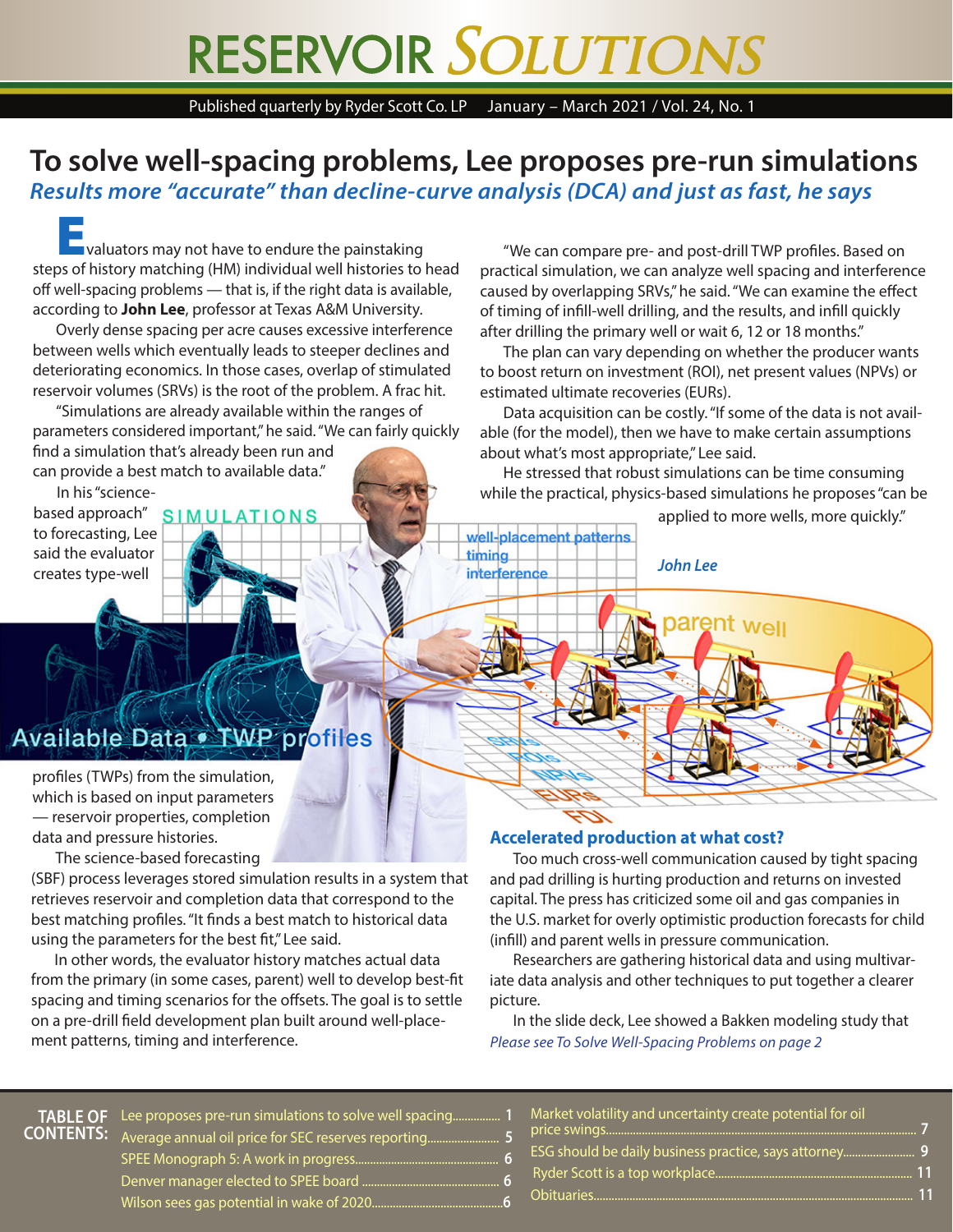#### *To Solve Well-Spacing Problems – Cont. from page 1*

Lee said that he has been asked for a long time whether interference shows up in decline curves, and although he cannot generally confirm it, he cited situation-specific information that documents the phenomena. His source is "Well Spacing Optimization in Eagle Ford Shale: An Operator's Experience," SPE Paper No. 2695433-MS, **Mehdi Rafiee** et al, Equinor ASA, 2017. It is available at www.onepetro.org.

Lee said, "It's interesting that in terms of what appears to be rather conventional Arps decline curve analysis that well spacing clearly showed up in decline curves. The authors found that there's really quite a correlation between the parent Arps b factor, which fits the average of the data, and the well spacing."

The study incorporates fracture modeling, production HM and pressure communication from offset wells in the Eagle Ford shale play. Rafiee et. al conducted data analytics on almost 400 wells. The authors modeled stimulation of wells with sensitivities to fluid and proppant job sizes.

"When there is a single well, far from any others, a b factor of 1.1 was good for forecasting for longer durations up to 160 months post-completion," said Lee.

**NG ECONOMICS** at is percent for the parent wents plotted against different of the Shows the Right Spacing densities per section. The red line shows the multiples of the NPVs for the parent well, as calculated if oil **Impact of Spacing on Section EUR Impact of Spacing on Section EUR Impact of Spacing on Section EUR Impact of Spacing on Section EUR Impact of Spacing on Section EUR Impact of Spacing of NPVs** for \$100-per-barrell oil.

> "What we see is that, we can improve recovery from the section by drilling more wells, but the cost of drilling and completion is not justified by the accelerated production," said Lee. "It turned out in this study, at \$50 a barrel, four WPS whe seems to this continuous category, in year when they can the seems of the Bakken, and anything more led to poor economics." inore

> > At 800 ft spacing, the b factor fit dropped to .9. then at 500 ft, dropped to 0.7, and settled at 0.5 at 250 ft. "I don't have the backup info to tell you more," said Lee.

#### **RTA and full-scale simulation**

Besides comparing SBF with DCA, Lee also cited other methods to ascertain optimum well spacing, including ratetransient analysis (RTA) and full-scale, HM reservoir simulation.

**External incredict in the Ultimately on Section Economics COL**, which is easily learned and applied, is the No. 1 **COL** and economic outcomes a choice for evaluators. On unconventional assets, they use a choice is most maximizes whatever objective is most maximizes whatever objective is most maximizes whatever objective is most maximizes wh modified Arps equation with changing b factor and terminal behavior of flow regimes.

> "If we use a two-segment Arps decline model, for examwhat the Arps b parameter is during BDF."

> > Evaluators use analytical flow models in RTA software packages to HM available transient data to solve for major unknowns, such as effective matrix permeability and fracture half-length. In the forecast, they vary the well spacing to analyze the effects of interference.

> > "The limitation is that analytical solutions, despite efforts to improve, ultimately depend on simplifying assumptions, such as single-phase solutions to flow equations," said Lee. "If pressure drops to bubble point or dew-point pressure in an oil or gas condensate reservoir, then multiphase solutions are needed."

> > He also remarked that reservoir simulation, although time consuming, solves well-spacing problems. Lee said that coupling geomechanical and flow models is an effective approach

# RESERVOIR SOLUTIONS

The study concluded that "drilling more wells in a higherprice environment is a rational decision while widening spacing in low-price environments also makes sense."

#### **DCA vs. SBF**

Lee compared the strengths and limitations of DCA and SBF, examining well spacing, interference and timing sensitivity results.

a b between 0.3 and 0.5 for that final segment of boundary-dominated flow is actually a much more realistic modeling technique."

Arps defined parameters for the hyperbolic b factor to be 0<bc>1. Lee summarized the advantages of using SBF vs. DCA in the chart as follows on the next page.

The top plot on the left shows a single well EUR (red line) as a percent of the EUR from the parent well vs. the EUR from four, six or eight wells per section. With one well per section (WPS), the producer is at 100 percent of EUR. With four wells, each has, on average, about 90 percent of the EUR from the original well. For six wells, it drops to 68 percent and eight wells to 56 percent. The green line shows multiples of the single-well EUR as more wells are added. More wells increase interference and degrade well performance.

The chart on the bottom attempts to answer how spacing Bakken section.<br>affects section economics. A multiple of the NPV discounted affects section economics. A multiple of the NPV discounted at 15 percent for the parent well is plotted against different

discussed in "Time Dependent Depletion of Parent Well and Impact on Well Spacing in the Wolfcamp Delaware Basin," SPE Paper No. 191799-MS, **Cyrille Defeu** et al, Schlumberger Ltd., 2018. It is available at www.onepetro.org.

A high-resolution simulator feeds an updated pressure profile into the geomechanical simulator at selected timesteps during the production phase, the authors stated. The coupled simulators then compute the corresponding 3D change in stress, deformation and rock displacement in the reservoir and beyond in the adjacent rock formation.

*Please see To Solve Well-Spacing Problems on page 4* He remarked that DCA cannot quantify the effect, if any, of

"In this way, the spatial and temporal changes in the in-situ stress field from parent well production are computed," they stated. The paper presents an advanced modeling workflow to determine the impact of parent depletion on infill-well spacing at various periods of the parent well production.

#### **Tit for tat: DCA and SBF**

 $\frac{1}{\pi}$   $\frac{1}{\pi}$ I**ITH THE STAN STAN STAND SET SEAL OF STANDING SEARCH STAND ISLAND IN THE FUNDAMENTAL PROBLEM ISLAM STANDAMENTAL PROBLEM IN A STANDAMENTAL PROBLEM IN A STANDAMENTAL PROBLEM IN A STANDAMENTAL PROBLEM IN A STANDAMENTAL PROBL** DCA-derived TWPs for the Delaware Basin Wolfcamp A formation. In ASA, 2017. It is The study was based on public information. From the 44 wells, he<br>chose a primary well that outperformed its two child wells. Both chose a primary well that outperformed its two child wells. Both methods matched the 18-month history for Infill Well 1. They also matched the 17-month history for Infill Well 2. See the following chart. **Primary:** 187 MBO<br>Contract to the set of the set of the set of the set of the set of the set of the set of the set of the set of the set of the set of the set of the set of the set of the set of the set of the set of the

was presented at the Houston Geological Society luncheon on March 27, 2019. The study analyzed well spacing and related factors, including economics.

 Lee said, "Based on actual field performance, the study shows interference occurs in the section studied."

 Optimal well spacing is based on the economic goals of the producer in maximizing ROI, discounted NPV or EUR. The following two charts plot well spacing and economics, respectively, in the





**Impact of Spacing on Section Economics** 

#### **Illustrative Well Spacing and Economics What is the Right Inter-Well Spacing?**

#### **Comparison of SBF and DCA-Based TWPs**

**SBF**

- **Fast, easily learned and applied**
- **Models well interference**

- **Includes multiphase flow when pressure drops below bubble point or dew point**
- **Allows studies of different well spacing alternatives**
- **Allows investigation of variable timing of infill drilling**
- **EUR based on rigorous modeling**

"So far, no real advantage has shown up," said Lee. "However, I'm going to claim, based on other studies, that with data to estimate bottom-hole pressure, we can match much more of the production profile. At least we can match by the time the bottom-hole pressure has settled down, and get rather close."

The chart of P50 cumulative oil results on the next page shows that with SBF, the best match for Infill 1 was 2 percent higher than the actual cum and 6 percent higher than Infill 2. With DCA, estimates were 11 and 12 percent higher for infills 1 and 2, respectively.



#### **DCA**

- **Fast, easily learned and applied**
- **Interference modeled only if present in well data used to**
- **construct TWP • Includes multiphase flow only if**
- **present in data used to construct TWP**
- **Restricted to well spacing affecting data used to construct TWP**
- **Restricted to actual timing of infill wells in available data**
- **EUR depends on Dmin and final <sup>b</sup> assumed**